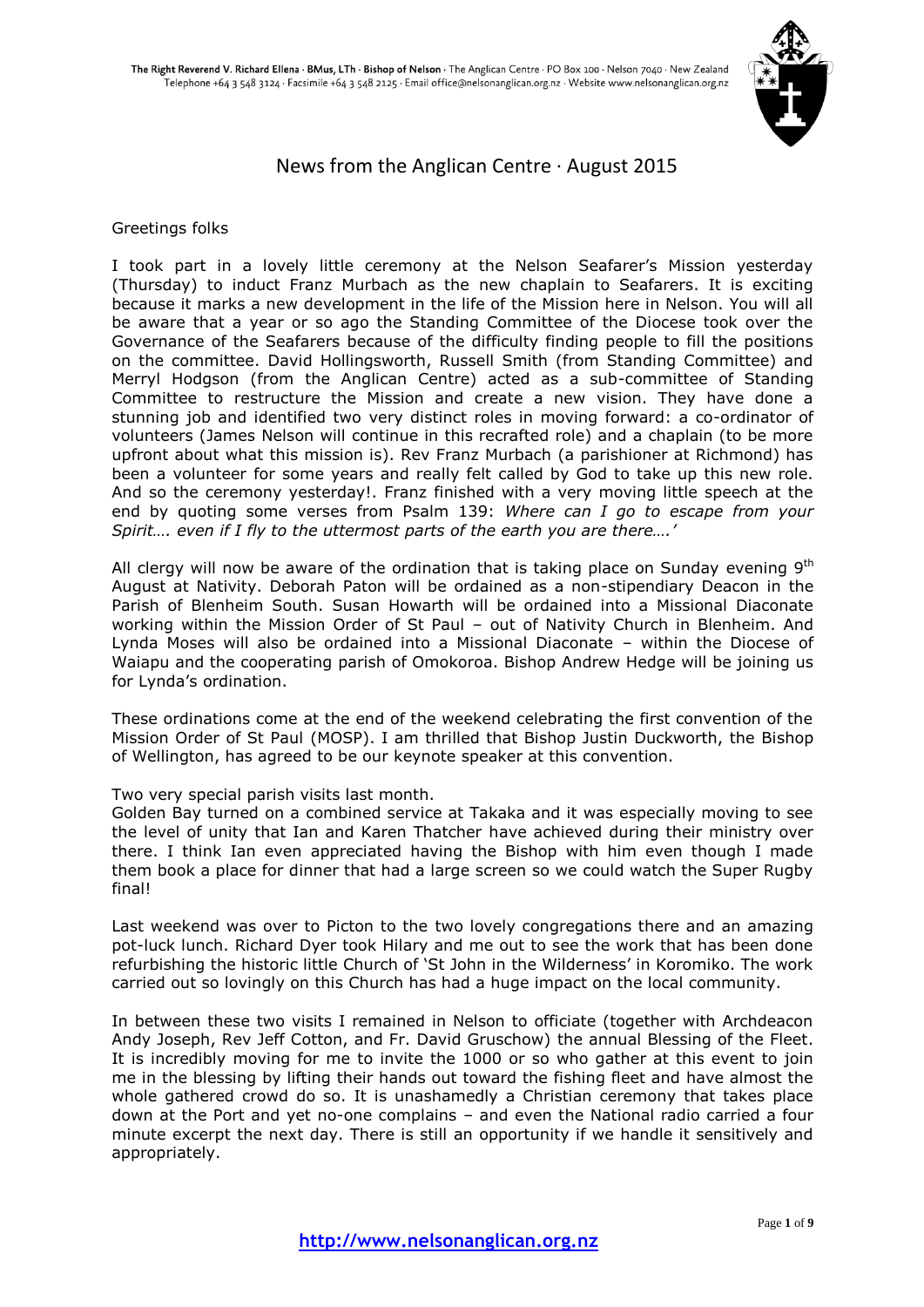I want to acknowledge Natasha Glenderran's very unique ministry at Tapawera over the years that she has been there – as part of a ministry team under Allan Wasley as Vicar. Natasha has certainly endeared herself to the local community and has been highly respected as 'one of the boys' in the local volunteer fire brigade. The Principal of the local school wrote to me expressing deep disappointment at losing Natasha – all of which speaks of the love in which she has been held by the local community. It's unfortunate yet quite understandable that Standing Committee made the difficult decision it can no longer sustain a stipendiary ministry in the township. Natasha finishes at the end of August.

Please note the School of Theology advertised a little further on in this Ad Clerum. BTC is in the middle of a radical re-visioning that I am so excited to be a part of. This College is a gift to this Diocese and we are together considering how best in can facilitate the College's vision of developing 'Visionary, servant leaders.' I am looking forward to what might be presented at Synod to signal the way forward.

The BTC Foundation is also holding an evening Friday 4 September – 'hear about BTC and the foundation and how you can be part of our vision' (flyer attached with this Ad Clerum). Please advertise this in all your parishes.

I was hoping that you would get to meet Gowi Odera from the Nairobi Bible Chapel in Kenya who was to spend 4 weeks doing interregnum ministry at Mapua and also link in with BTC. Gowi arrived last week and attended the commissioning of Franz as Chaplain to Seafarers Mission. He also preached at Mapua on Sunday. However we advise today, Monday, that his wife has suddenly been taken ill and is in ICU in Nairobi. Gowi travels back to Nairobi today. Please pray for them.

With every blessing

+Richard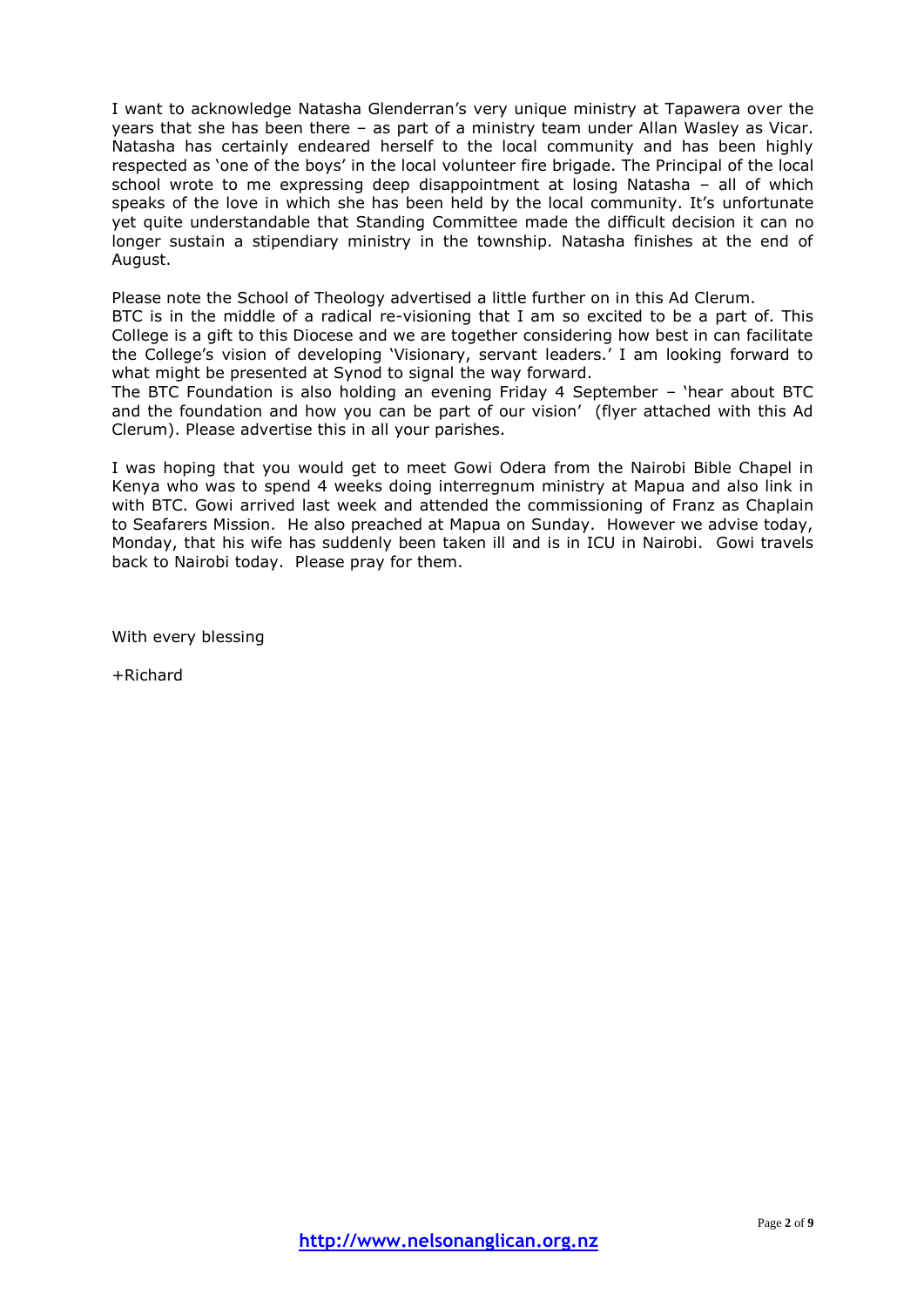# **FOR YOUR PRAYERS**

- For Jennifer and Gowi Odera
- For those being ordained as Deacons on the  $9<sup>th</sup>$  August at Nativity: Deborah Paton, Susan Howarth and Lynda Moses.
- The Parishes of Motueka, Blenheim South and Spring Creek, at different stages of their parish consultation and nomination process and for those committed to assisting as interregnum priests.

## **EVENTS & NOTICES IN OUR DIOCESE & COMMUNITY**

(refer also to 'Ministry Education' for details of training events coming up)

**Way2Go -** *Scripture Union Training for Children and Families Workers*. Saturday 15 August 9.30- 3.30pm St Stephen's, Tahunanui

**Clerical Directories –** available through Anglican Centre office Cost: \$27.60 (incl Gst & Freight)

**Ordination service** – Nativity Church, 9<sup>th</sup> August at 6.30pm. A pot luck tea at 5pm. All are welcome.

**Harvest of Grace (celebration of 150 years)** – There are a few copies of our Harvest of Grace 'Celebration of 150 Years' book left which are available at a price of **\$15 per book**. Also available is the New Every Morning DVD **for \$8**. Or.. **Both can be purchased for a total of \$20.** A great history of the Diocese and could make a special Christmas present for someone. Please contact the Anglican Centre office 548 3124.

**BTC 'School of Theology' – Disciples and the reign of God** A chance to engage with serious thought about being Christian disciples, without it being too heavy. Public Lecture – Wednesday 12 August, 7.30pm St Barnabas Stoke. Daytime talks and discussions – Thursday 13 August, 9.30am-4pm St Barnabas [www.bishopdale.ac.nz](http://www.bishopdale.ac.nz/) No Charge.

**CLMC – 6-9 October** Kings College, Auckland **Common Life Mission Conference: 'Mission Together'.** The theme is: **Mission Together**.It is hoped that at this conference, people will learn about serving in Mission together, and will form alliances, partnerships and networks in mission, as all eat, drink, breathe, sleep, learn and dream Mission together. Up to 50 workshops focusing on different aspects of the 5 Marks of Mission will be held, including presenters from all over the world and Mission Partners serving in different parts of the globe. The Conference will also launch a "Decade of Mission" for the Province. All are invited to participate! Together, we'll become a Missions Community! Please visit [clmc2015.org.nz](http://clmc2015.org.nz/) for more information and to register.

**BTC Presents 'An Evening of Entertainment & /Vision'** Friday 4 September 7.30pm at All Saints. Come along to hear about BTC and the Foundation and how you can be part of our vision Featuring songs from the shows by Bishop Richard and Hilary Ellena and others. More information with Ad Clerum email attachments and by contacting BTC office: 548 8785 or [office@bishopdale.ac.nz](mailto:office@bishopdale.ac.nz)

**Surprised by the Holy Spirit** – Rev Dr Edgar Mayer will be visiting Wesport 1-4 October for a series of Worship services and to lead a Holy Spirit Seminar. St Johns Anglican Church, Lyndhurst Street, Westport. Ph: Rev Steve Wockner 03 789 8348 or [bulleranglican@xtra.co.nz](mailto:bulleranglican@xtra.co.nz)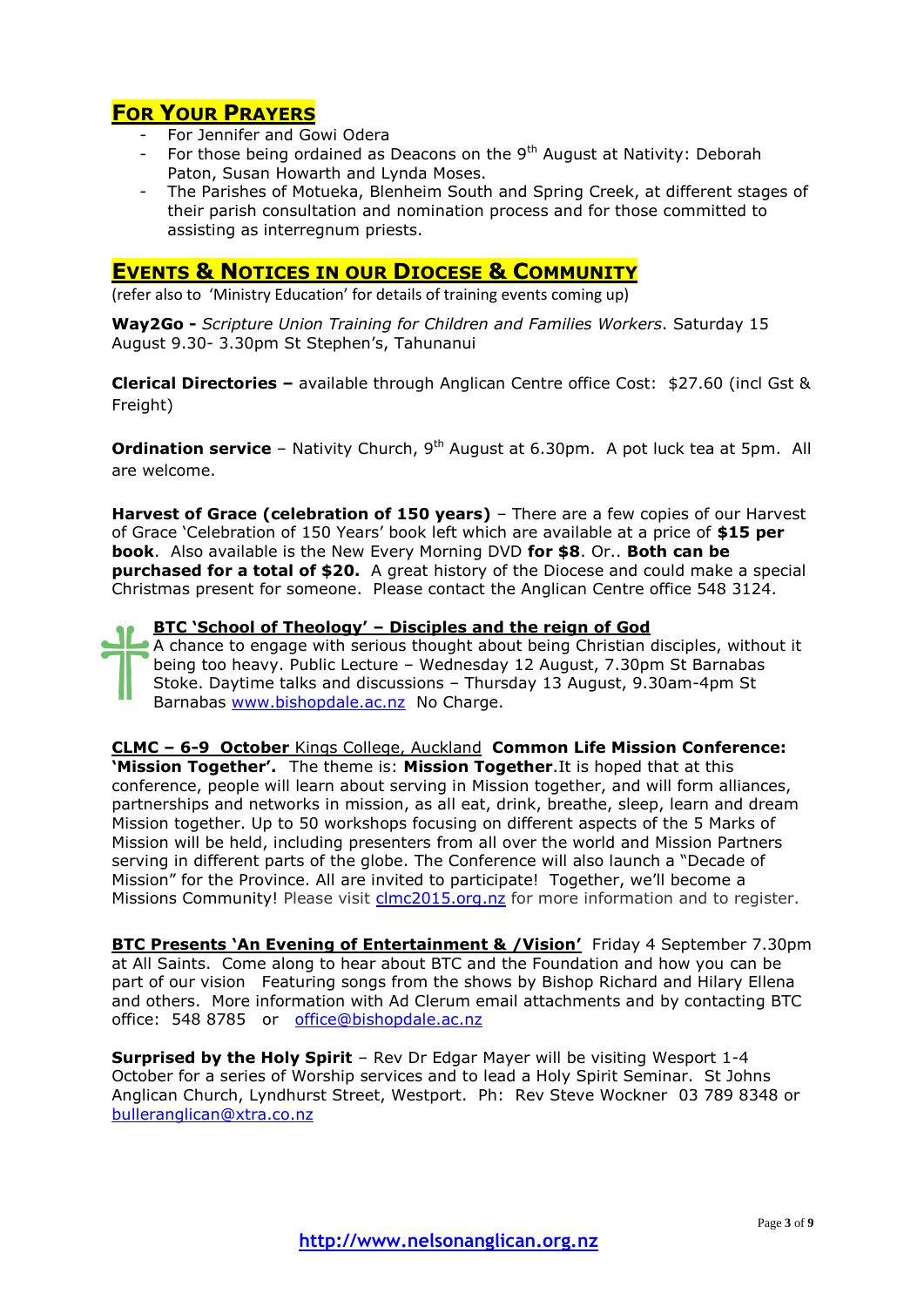**Motueka Parish 1959-2015:** 'Parish to Parochial and Back Again'. You'll enjoy this updated history of the Motueka Parish which can be purchased for \$25 (p&p free). Contact the parish office 035288825, 101 High Street, Motueka.



## **MINISTRY EDUCATION**

### Hi Everyone,

I am now on sabbatical until November. If you have any questions about ministry education please contact Fran at BTC [\(office@bishopdale.ac.nz\)](mailto:office@bishopdale.ac.nz) who will put you in the right direction. David Hollingsworth is taking the EQUIP sessions for the remainder of the year. Also please can you fill in and return the short questionnaire I sent out about EQUIP and return this to Fran.

God Bless - Graham

## **TRAINING EVENTS**

## **EQUIP MINISTRY EDUCATION**

EQUIP is part of Diocesan ministry education and is designed at an appropriate for anyone to attend to learn about ministry skills. **Please advertise these in your parish and invite current and future ministry leaders to attend.**

## **Marlborough: (St Christopher's)**

**Aug 22: Unit 10 Prayer** (David Hollingsworth)

## **Nelson/Waimea (St Stephen's Tahunanui)**

• October 17: Unit 10 Prayer (David Hollingsworth)

## **Mawhera**

October 31: Unit 10 Prayer (David Hollingsworth); St John's, Westport)

## **Post Ordination Ministry Development (POMD)**

POMD is on a Thursday and starts at 10am (coffee from 9.30 unless stated).

- August 13/14 School of Theology
- September No POMD Synod
- November 6 (Friday) Willow Creek GLS2015 will have a group "Nelson Anglican" booking
- November 19-20– Bishop's Retreat

## **Willow Creek GLS 2015**

In order to get a good group registration rate I have pre booked and set up a Nelson Anglican Group for the Nelson GLS, Friday Nov 6.

You can now register yourself and others from your church (lay and ordained) following the instructions below. You do not have to pay as this will be covered by Ministry Education.

<http://willowcreek.org.nz/product/gls-2015-conference-individual-rate/>

From here, people choose Nelson, number of registrations they want, then 'add to cart'. They then need to enter the coupon code: **Nelson Anglican** 'Update cart' – then 'proceed to checkout', where they can enter their details and also details of any others they are registering at the same time.

## **T4T training conference**

Church Army NZ is delighted to invite you to a **T4T training conference** in Auckland from **Fri 23rd – Sun 25th October**. With proven, experienced trainers such as Chuck and Deb Wood from USA, and Tim Scheuer and Dave Milne from Australia, as well as Kiwi input, all participants will spend each morning being trained together in T4T skills and principles, using current best practice. After lunch together, we will partner with three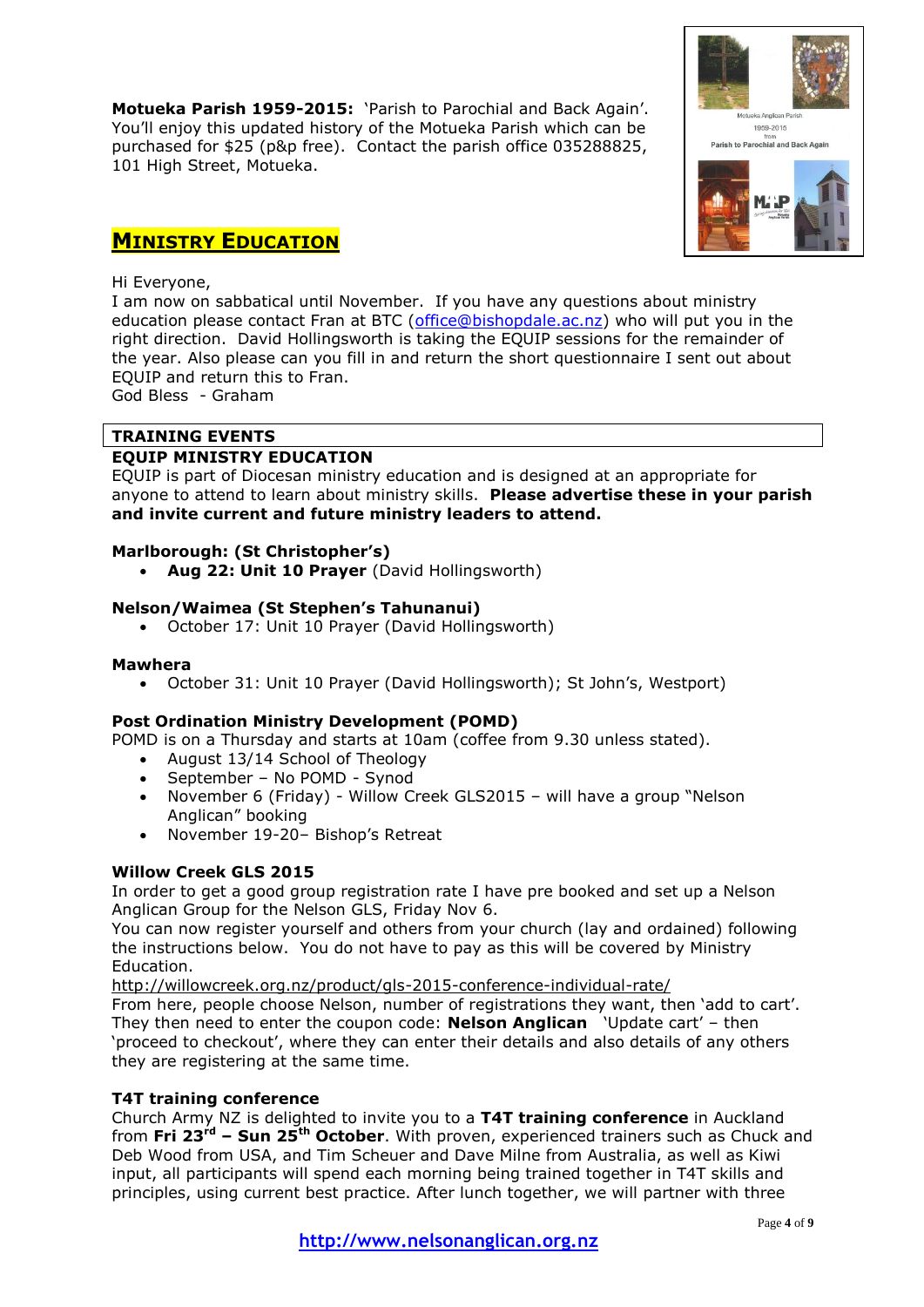Auckland churches in different parts of the city, and visit homes to identify Houses of Peace, establish Discovery Bible Studies, see people give their lives to Jesus, and plant churches. Finally we gather in our three locations to debrief.

## **Up and Coming Events**

Trans-Tasman Rural Ministry Forum – Early 2016.

#### **Recommended Books**

### **Christians in an Age of Wealth: A Biblical Theology of Stewardship** Paperback Biblical [Theology](http://www.bookdepository.com/search/advanced?searchTerm=&searchSeries=33627) for Life

#### By (author) Craig L. [Blomberg,](http://www.bookdepository.com/author/Craig-L-Blomberg) By (author) [Jonathan](http://www.bookdepository.com/author/Jonathan-Lunde) Lunde

In this book, Craig Blomberg addresses the tough questions about the place and purpose of wealth and material possessions in a Christian s life. He points to the goodness of wealth, as God originally designed it, but also surveys the Bible s many warnings against making an idol out of money. So are material possessions a blessing for which we should long? And what are the dangers that the use or abuse of material possessions can produce? Blomberg expounds upon how the sharing of goods and possessions is the key safeguard against both greed and covetousness. He expands on the concept of giving generously, even sacrificially, to those who are needier,



demonstrating how Christians can participate in God s original good design for abundance and demonstrate the world-altering gospel of Christ. Is there any one key to keeping possessions in their proper, God-intended perspective? Are there limits on how rich we should become or on how poor we should allow others to get? What does a truly Christian economic system look like? How does the Bible s teaching on wealth fit into the gospel?"

## **Deep Church Rising: Recovering the Roots of Christian Orthodoxy** Paperback

#### By (author) [Andrew](http://www.bookdepository.com/author/Andrew-G-Walker) G. Walker, By (author) [Robin](http://www.bookdepository.com/author/Robin-Parry) A. Parry

The divisions between conservative and liberal Christians leave many confused and disillusioned. This book shows how we can overcome those divisions by recovering what C. S. Lewis called 'deep church'. Draws on the best of the major traditions, making fresh connections between 'right believing', 'right worship' and 'right practice'. The major cultural changes in Western societies since the Reformation have created a serious challenge for the Church. Modernity in particular has been inhospitable to Christian orthodoxy and many have been tempted to reject classical versions of the faith. This has led to a division within churches that Walker and Parry name 'the third schism,' a divide between those who



embrace what C. S. Lewis called 'mere Christianity' or 'deep church,' and those who do not. This book is a call deep church, to remember our future, to make a half-turn back to premodernity. Not in order to repeat the past but in order to find often forgotten resources for the present. Embracing the spirituality of deep church, according to Walker and Parry, is the only way that the church can be true to its calling in the midst of the postmodern world.

#### **Rural Ministry Article**

This a very good article on Rural Ministry. As one of our regional deans has said "a document that really appreciated what it is like at the coal-face"

<http://www.christianitytoday.com/le/channel/utilities/print.html?type=article&id=129573>

## **RESOURCES**

#### **NEW Resources now available.**

If you know of any good small group resources please let me know so we can update our supply. **EQUIP** DVDs are also available at Holy Trinity, Greymouth and St Christopher's, Blenheim for loan. **Please let your small group leaders know about these resources by passing this list on**.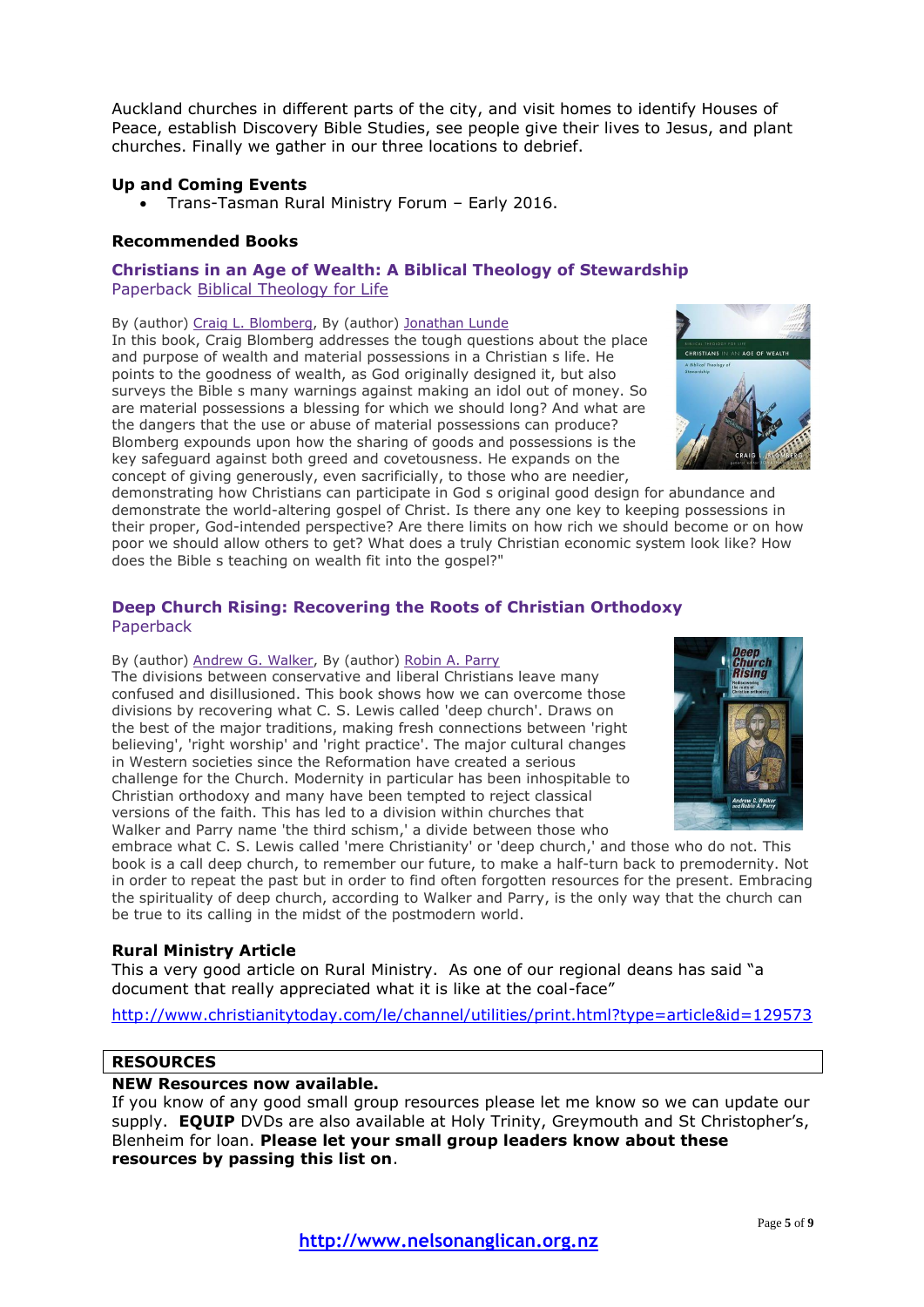| <b>NAME</b>                                                                                         | <b>TYPE</b>                                                                                                | <b>LOCATION</b>                                                                                |
|-----------------------------------------------------------------------------------------------------|------------------------------------------------------------------------------------------------------------|------------------------------------------------------------------------------------------------|
| <b>Network Course</b>                                                                               | <b>DVD</b>                                                                                                 | Anglican Centre                                                                                |
| Survivors Guide to Hell Pt 2                                                                        | <b>DVD</b>                                                                                                 | Anglican Centre                                                                                |
| Rob Harley                                                                                          |                                                                                                            |                                                                                                |
| Transformed - Rick Warren                                                                           | DVD-book                                                                                                   | Anglican Centre                                                                                |
| Son of God Movie                                                                                    | <b>DVD</b>                                                                                                 | Anglican Centre                                                                                |
| Missional Small Groups - Scott Boren                                                                | <b>Book</b>                                                                                                | Anglican Centre                                                                                |
| Making Small Groups Work - Henry Cloud and<br>John Townsend                                         | <b>Book</b>                                                                                                | Anglican Centre                                                                                |
| <b>Christianity Explored</b>                                                                        | DVD+book                                                                                                   | Anglican Centre                                                                                |
| Discipleship Explored                                                                               | DVD-book                                                                                                   | Anglican Centre                                                                                |
| Soul Handbook - Older teens/Young Adults<br>(Christianity Explored youth series)                    | DVD-book                                                                                                   | Anglican Centre                                                                                |
| CY (11-14yr; Christianity Explored)                                                                 | <b>Book</b>                                                                                                | Anglican Centre                                                                                |
| Animate "Practices" - Children Ministry Resource<br>- Spiritual Practices. Spark House Publications | DVD+book                                                                                                   | Anglican Centre                                                                                |
| Phil Trotter Mentoring (POMD)                                                                       | <b>DVD</b><br>Also https://vimeo.com/125527525                                                             | Anglican Centre and Bishop Sutton<br>Library                                                   |
| Julie Hintz SafeHere 3 and 4<br>(POMD Oct 2014)                                                     | <b>DVD</b><br>Also<br>Session 3<br>https://vimeo.com/125010455<br>Session 4<br>https://vimeo.com/125010454 | Anglican Centre and Bishop Sutton<br>Library                                                   |
| Brian Rosner (School of Preaching 2014) How<br>we read, interpret and apply Scripture               | <b>DVD</b>                                                                                                 | Anglican Centre and Bishop Sutton<br>Library                                                   |
| <b>EQUIP Handling the Bible</b><br>Updated version                                                  | <b>DVD</b>                                                                                                 | Anglican Centre and Bishop Sutton<br>Library<br>St Christopher's and Holy Trinity<br>Greymouth |

## **Online: via BTC/ Diocesan websites "Resources" sections.**

BTC has now established a platform to make video presentations available at [www.bishopdale.ac.nz/resources.](http://www.bishopdale.ac.nz/resources)

## **Questions on Theology and Science.**

**BIOLOGOS** is an organization founded by Francis Collins, of dedicated evangelicals committed to the relationship between the Christian faith and science. They have a new site for "pastor resources" which has very good resources for many of the difficult questions people ask. Check it out http://biologos.org/news/september-2014/newpastor-resource-Centre.

**ISCAST** (Institute for the Study of Christianity in an Age of Science and Technology) is an Australian organisation (with many NZers and expats) dedicated to exploring the interface between science and the Christian faith. Its membership consists of scientists, theologians and professionals with standing in their own fields and a commitment to the Christian faith. Their website has many good resources that tackle many questions about science and faith. See http://www.iscast.org.

## **InterChurch Bioethics Council.**

The **InterChurch Bioethics Council** (ICBC) is composed of appointed representatives from Anglican, Methodist and Presbyterian Churches for the purpose of addressing crucial ethical issues in NZ relating to bioethics [http://www.interchurchbioethics.org.nz.](http://www.interchurchbioethics.org.nz/)

## **SOCIAL SERVICES ENABLER**

Hello everyone,

Please be advised that there are only a few weeks left to apply for Tindall Foundation funding this year as applications close on 1 September. The total for distribution will be \$20,214.00 to our Diocese this year. The



Foundation recently celebrated 20 years of philanthropic giving in NZ at a function in Auckland which was attended by many guests including fund managers. The national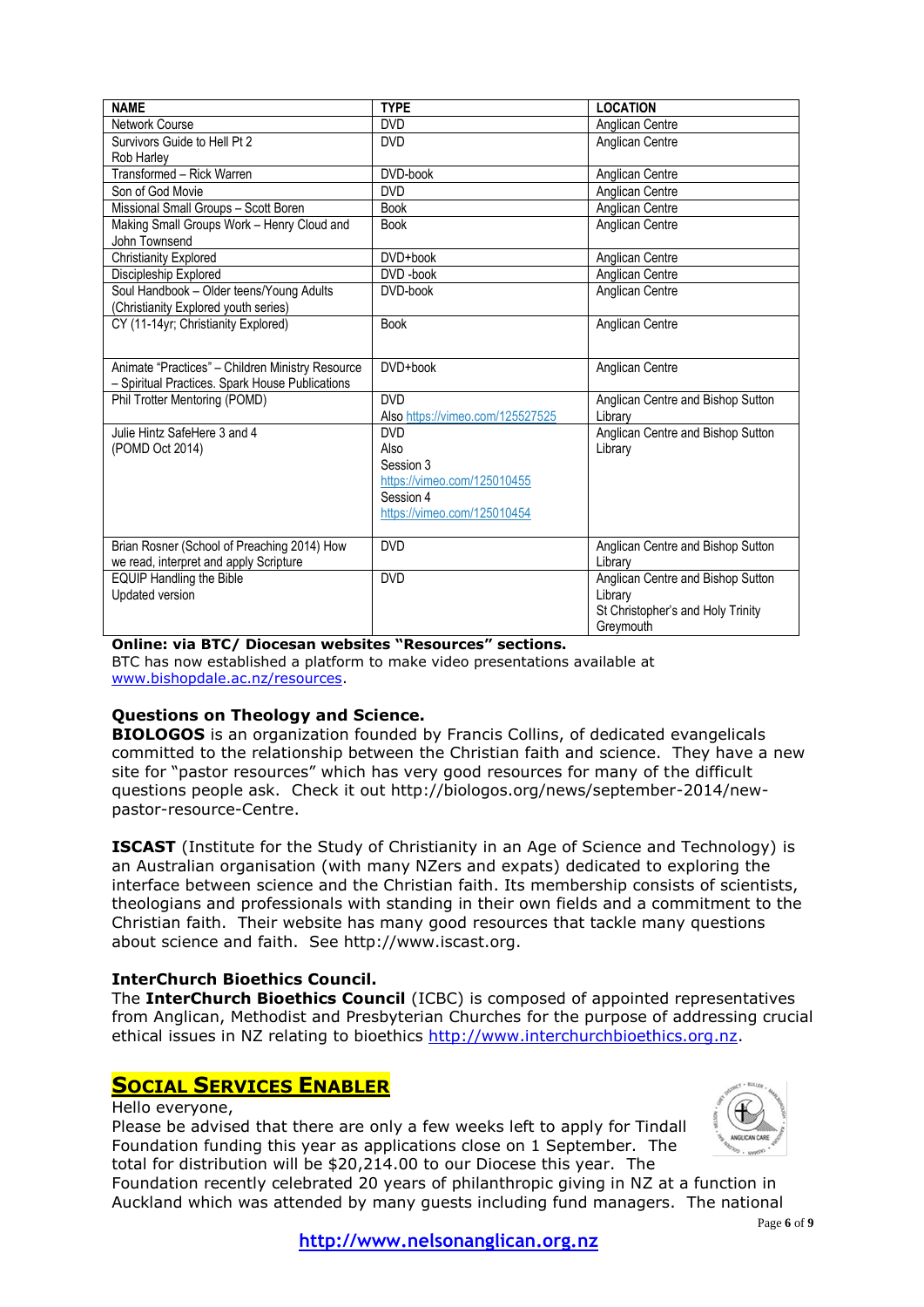church was represented by Mrs Jan Rogers, Divisional Manager of Community Development, Christchurch Diocese who currently chairs the Anglican Care Network, which is the contracted funding manager for the Anglican Church.

First October is the closing date for funding from ACCT (social services) funds this year.

A small group convened by Rev Charles Tyrrell has been set up to review the funding guidelines for Seniors' Ministry in the Diocese. If you or your Vestry or parish folks/staff engaged in this ministry wish to make any comments/suggestions/stories of their experiences/ways to develop or expand this ministry please forward these to Rev Charles via email [opm@nelsonanglican.nz](mailto:opm@nelsonanglican.nz)

If you are aware of personal/families in need at this time, I want to hear from you - the Diocese has limited funds available which may help families who are finding life tough at the present time. Please get in touch to discuss with me yourself or ask your pastoral care person to make contact.

Blessings to you all - Gerrie Mead, Social Services Enabler

## **CHILDREN AND FAMILIES MINISTRY (CFM)**

## **Upcoming Training:**

**Way2Go**

*Scripture Union Training for Children and Families Workers* Saturday 15 August 9.30- 3.30pm St Stephen's, Tahunanui *Programme includes: Energise your preschool programme; Object Lessons; Live the Bible; Leaders 2Go; Ages and Stages; Art and Craft*

PLUS: ALL Ages TOGETHER

## **ENABLER FOR OLDER PERSONS MINISTRY**

By the time you read this I shall have begun my  $65<sup>th</sup>$  year! I have another year to go before I am eligible for the Superannuation but whatever age I am I will continue to minister in fulfilment of the call to ministry I received as a child.

I see this same determination when I have the privilege of meeting friends in our parishes. Indeed, a lot of people view retirement (at whatever age it occurs for them) as a release to be able to minister utilising their God-given gifts and talents for the cause of the Kingdom. My appeal is to all our parish leaders to ensure that Christians of all ages are encouraged to serve our God to the best of their abilities.

I hope you enjoyed some of the stories about ministry for older persons included in the current Witness magazine. The two accounts mentioned there on pages 12-13 exemplify the quality of ministry that is on offer. Well done to the team of people in every parish who are working to fulfil our diocesan strategic plan. In the document 'Towards a 2020 Strategic Plan' it has this:

To liberate the ministry gifts of older people.

• Strategic Intent: To respect and value each older member of the church. Caring for those who can't care for themselves and encouraging every single member to discover where God is calling them to ministry involvement.

• Strategic Outcome: To observe increasing numbers of older members discovering an outlet for their faith, wisdom and energy.

How are you fulfilling this in your parish? Can you do any more? Can I help you in any way?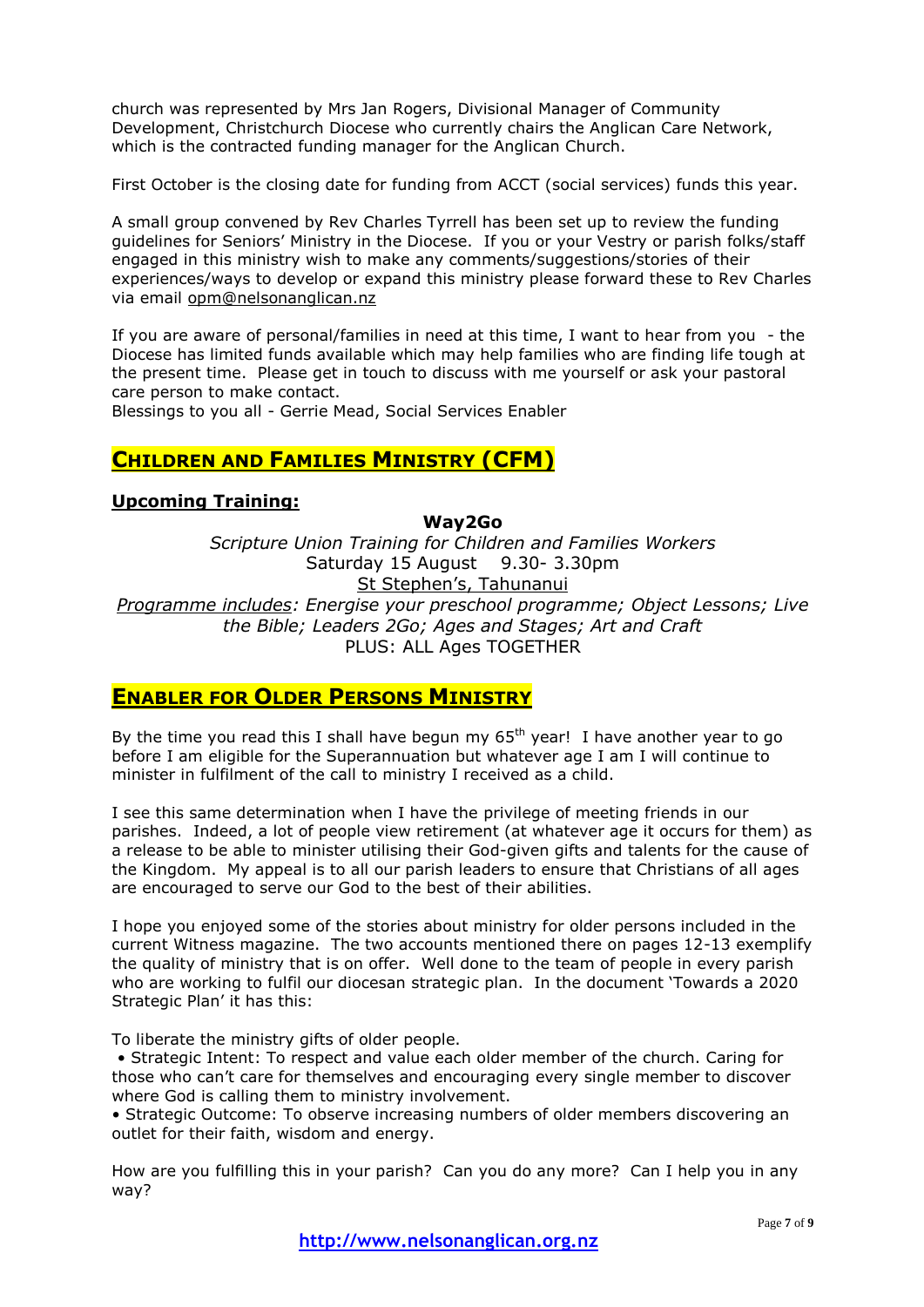Don't forget to keep your eyes peeled for older people in need in these cold winter days.

Best wishes, Charles Tyrrell



**YOUTH COORDINATOR**

It's time! Time to rally your youth, find that bishops log and remember where we put the cup, train and work on our interpretive dance moves and get ready for an amazing weekend! This year's theme is 'Fan into flame' and we'll be cracking open 2 Timothy looking at our potential as followers of Christ and how we can become all we can be. Spring Camp '15 Friday 23 to Monday 26 October / Bridge Valley, Wakefield.

## **Spring Camp news headlines:**

- Our special guests will be announced soon via the website and facebook
- David Riddell will be speaking again along with some top local Anglicans
- The Spring Camp band will be back and City of Light might play a night as well
- There's a rumour that we booked Zorb soccer and it's most likely true

 Prices this year are super cheap thanks to an awesome Bridge Valley deal! Posters along with registration and leaders details will be mailed out this week - if you would like extra posters just let Luke or Nathan know.

**Nelson / Waimea Combined youth nights** this term are Friday 21 August (With a spotlight capture the flag style night) and Friday 25 September with a youth service hosted by All Saints. Remember to book these in when planning the term ahead!



This is a national conference for all of our Anglican youth leaders and young up and coming leaders - happening again at El Rancho in Waikanae 28-30 August with a range of quality presenters (Mike Dodge, Scottie Reeve and Spanky Moore to name a few) and youth ministry movers and shakers as well as over 200 other Anglican youth leaders to catch up with. The band City of Light will be back on worship as well!

If you're a youth leader and keen to go, the Nelson Diocese has put together a travel package for you (meaning all flights will be paid) but this year we will be asking leaders to fund their own rego - your parish should be able to cover this for you.

**Check out more of this events details on the Resourced website**  <http://www.anglicanyouth.org.nz/theabbey>

## **Dates to diary for up and coming events** Term 3

**The Abbey:** Friday 28 to Sunday 30 August (Nelson leaders group info May) **Charge Nelson:** Thursday 24 September / 8.30am-10.00am **Charge Marlborough:** Sunday 27 September / 3.30pm-5.30pm **Synod:** Thursday 17 to Saturday 19 September in Westport - calling all youth reps! Term 4

**Spring camp:** Friday 23 to Monday 26 October (Registrations / info out term three) LUKE SHAW: Youth Coordinator OFFICE +64 035483124 Mobile 0212772186 [youth@nelsonanglican.nz](mailto:youth@nelsonanglican.nz) NATHAN HUGHES**:** Youth Assistant Mobile 021 1103 322 [youth.assist@nelsonanglican.nz](mailto:youth.assist@nelsonanglican.nz)